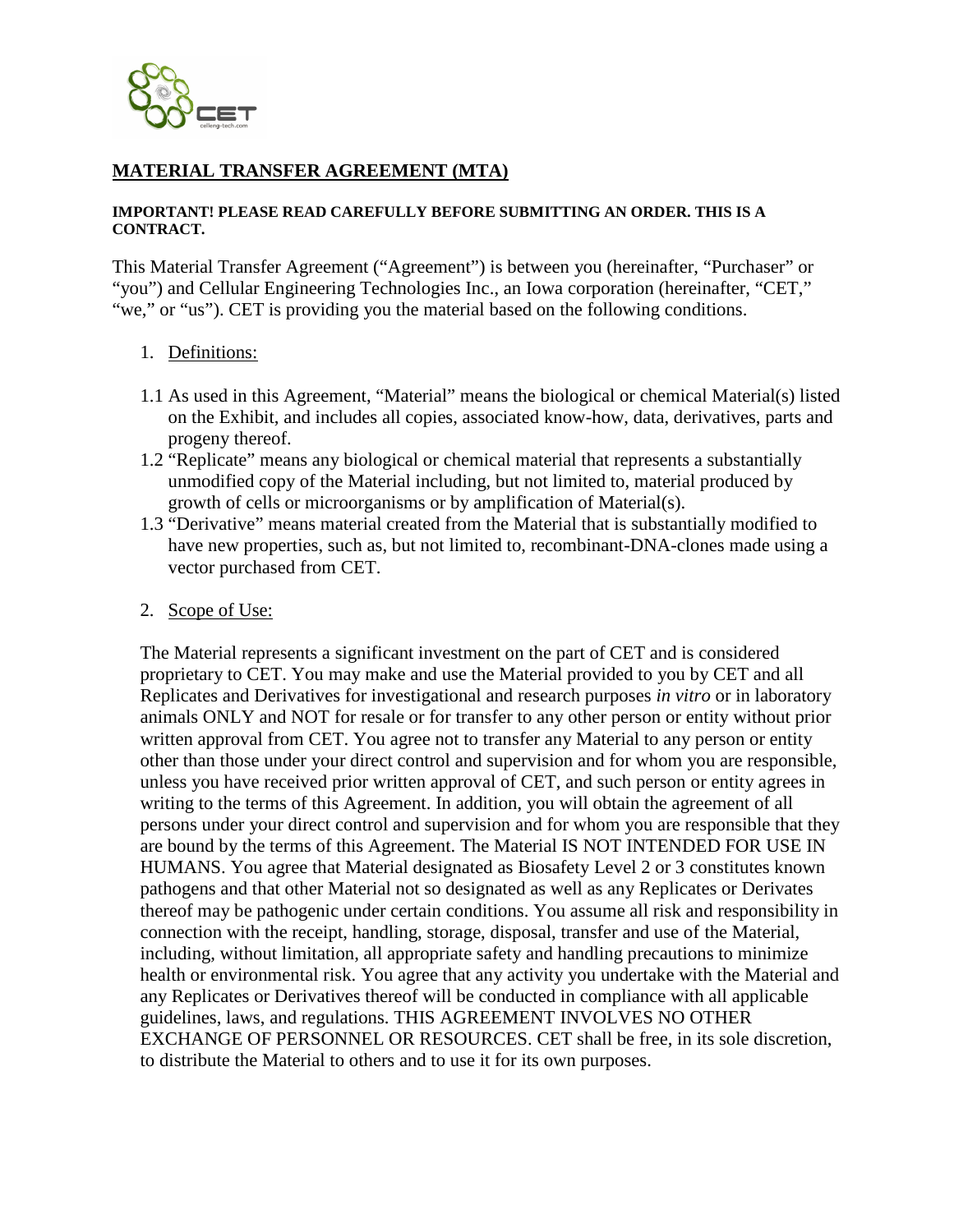

#### 3. Use for Non-Commercial Purposes:

Nothing in this Agreement shall be deemed to grant the Purchaser any rights under any patents, nor any rights to use the Material for any products or processes for profit-making or commercial purposes. The Purchaser shall not distribute, sell, lend or otherwise transfer the Material, Replicates, and Derivatives thereof for ANY REASON. Any commercial use of the Material, Replicates, and Derivatives is prohibited without CET's prior written authorization. The Purchaser's use of the Materials may require a license from CET which the Purchaser may inquire about in writing. Use of the Material may be subject to CET's intellectual property rights, which may not be listed on the website or product literature. CET makes no representation or warranty that such rights do not exist and the Purchaser will be solely responsible for obtaining any intellectual property licenses necessitated by its possession and use of the Material(s) from CET.

#### 4. Warranty: Disclaimer of Warranty:

CET warrants that any Material other than cells shall meet the specifications provided on the product information sheet, certificate of analysis, and/or catalog description until the expiration date on the product label. The exclusive remedy for breach of this warranty is, at CET's option: (1) A refund of the fee paid to CET for such Material (exclusive of shipping and handling charges), or (2) Replacement of the Material. This exclusive remedy only applies under the condition that the Purchaser handles and stores the Material as described in the product sheet. To obtain the exclusive remedy, the Purchaser must report the lack of viability of cells or other Material to CET's technical service department within 30 days. Any expiration date specified on the Material shipment documentation states the expected remaining useful life, but does not constitute a warranty, or extend any applicable warranty period. EXCEPT AS EXPRESSLY PROVIDED ABOVE, THE MATERIAL AND ANY TECHNICAL INFORMATION AND ASSISTANCE PROVIDED BY CET ARE PROVIDED AS IS AND WITHOUT WARRANTIES OF ANY KIND, EXPRESS OR IMPLIED, INCLUDING BUT NOT LIMITED TO ANY WARRANTIES OF MERCHANTABILITY, FITNESS FOR A PARTICULAR PURPOSE, TYPICALITY, SAFETY, ACCURACY, AND WITHOUT ANY REPRESENTATION OR WARRANTY THAT THE USE OF THE MATERIAL AND TECHINCAL INFORMATION WILL NOT INFRINGE ANY PATENT, COPYRIGHT, TRADEMARK, OR OTHER PROPRIETARY RIGHT OF THIRD PARTIES. It is the intention of Purchaser that CET shall not be held liable for any claims or damages arising from Purchaser's use of the Materials, Replicates, or Derivatives.

## 5. Compliance with Applicable Laws:

Purchaser is responsible for compliance with all applicable domestic and foreign laws, federal, state and local statutes, ordinances and regulations. Without limiting the above, any shipment of Material to countries outside the United States of America must comply with all applicable U.S. laws including the U.S. export control laws and related regulations.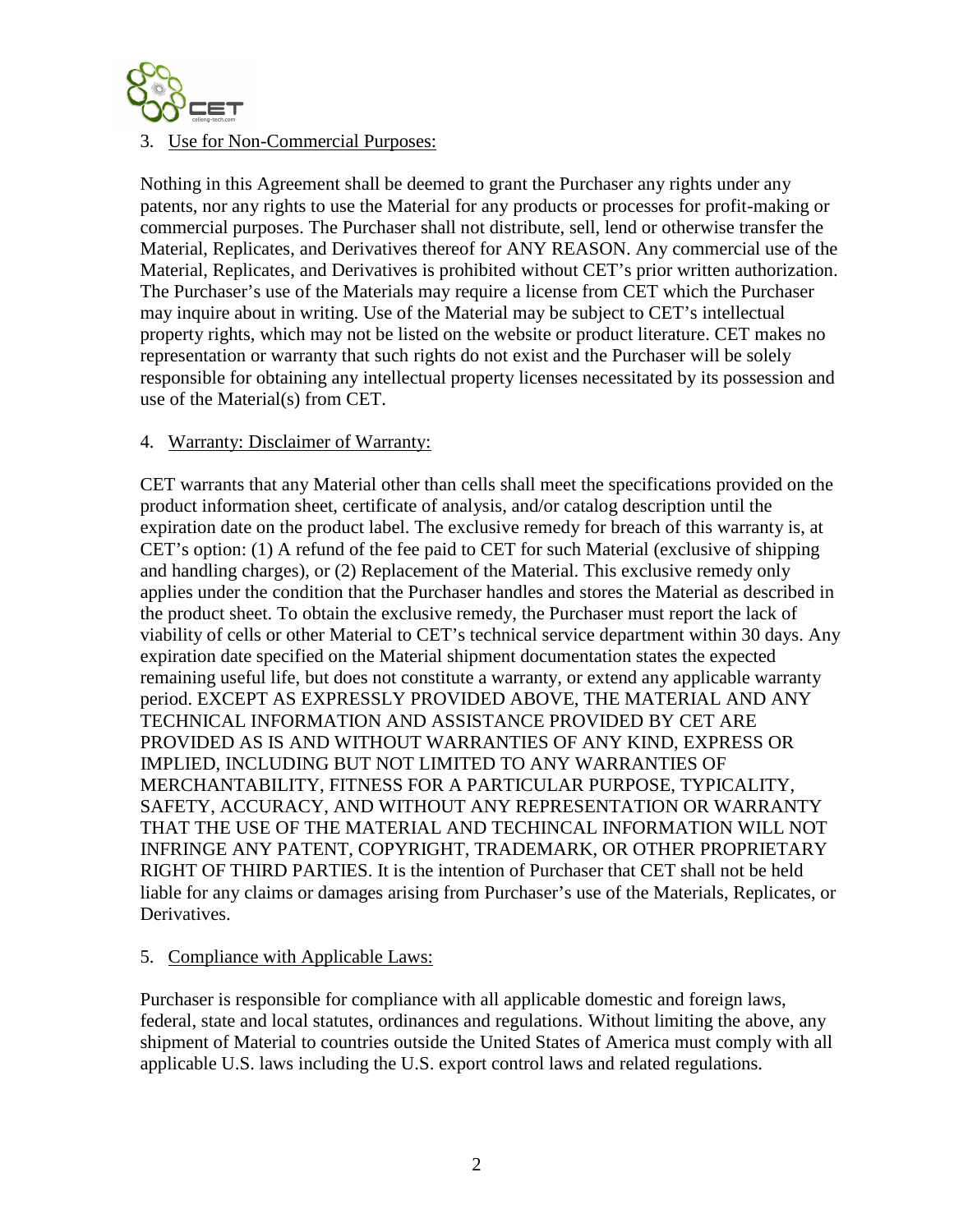

Purchaser hereby agrees to indemnify and hold harmless CET, its successors and assigns, from and against all third part claims, losses, liability, expenses and damages (including reasonable attorneys' fees and costs) arising out of or relating to any claims, demands, actions, or lawsuits resulting from Purchaser's use, receipt, handling, storage, transfer, disposal and other activities relating to the Material(s), Replicates, or Derivatives, except when the loss or damage is caused by the gross negligence or willful misconduct of CET. All non-monetary settlements will be subject to CET's consent. Notwithstanding anything in this Agreement stating the contrary, Purchaser's rights and obligations shall in no event be greater than its obligations would be were the Purchaser to be sued directly.

#### 7. Limitation of Liability:

In no event will CET be liable for any indirect, special, incidental, or consequential damages of any kind in connection with or arising out of the Agreement, or relating to the use of the Materials, Replicates, or Derivatives (whether arising due to contract, tort, negligence, strict liability, statute, or otherwise) even if CET has been advised of the possibility of such liability or damages, except only when the damage, liability, or injury has been caused by CET's gross negligence or willful misconduct. In no event, shall CET's cumulative liability exceed the fees paid by Purchaser under this Agreement during the twelve (12) month period preceding the date of the event giving rise to the damage or liability claim. Purchaser agrees that the limitations of liability set forth in this Agreement shall apply even if a limited remedy provided hereunder fails of its essential purpose.

#### 8. Intellectual Property:

CET shall retain ownership of all right, title, and interest in the Material, Replicates, or Derivatives. Purchaser shall acknowledge CET as the source of the Material(s) in all oral or written publications and patent applications that reference the Material(s). CET retains all right, title and interest in the trademarks registered and/or owned by CET as well as in any and all CET catalog numbers or specific designations of the Material(s) sold by CET. To the extent permitted by law, Purchaser agrees to treat in confidence any of CET's written information about the Material(s) that is stamped "CONFIDENTIAL," or any of CET's oral information about the Material that is identified in writing as "CONFIDENTIAL" within ten (10) days of the oral disclosure, except for information that was previously known to Purchaser or that is or becomes publicly available or is disclosed to Purchaser by a third party without a confidentiality obligation. Purchaser may publish or otherwise publicly disclose the results of its use of the Material(s), but if CET has given confidential information to Purchaser, such public disclosure may be made only after CET has had thirty (30) days to review the proposed disclosure to determine if it contains any CONFIDENTIAL information, except when a shortened period under a court order, or the Freedom of Information Act applies.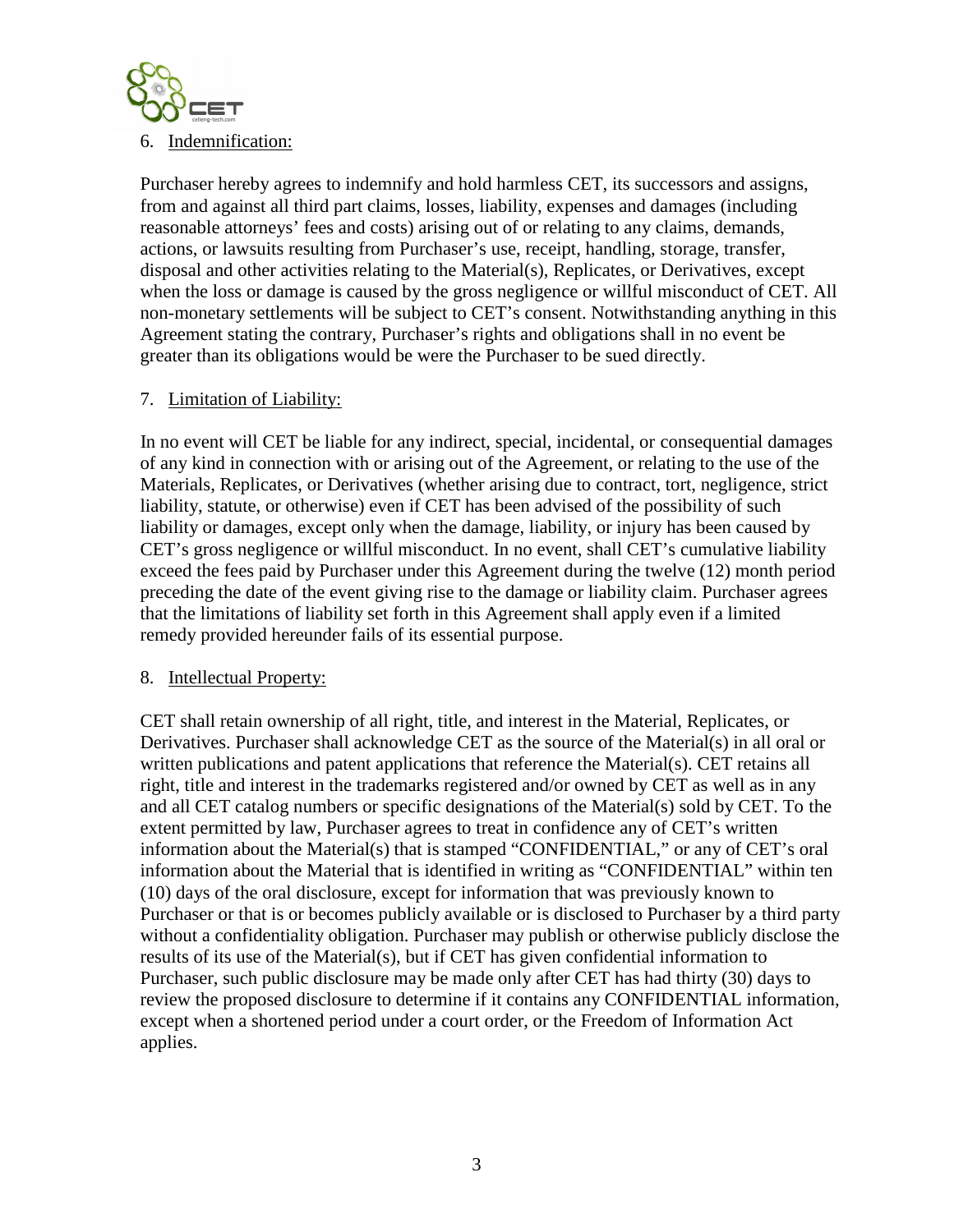

# 9. Payment; Taxes; Shipping:

Payments may be made by check, wire transfer, or credit card. Unless payment in advance is required by CET or its exclusive distributors, payments shall be due within thirty (30) days after the date of the invoice. Any payments not made within the thirty (30) day period will be subject to an interest charge of two percent (2%) per month or the maximum rate allowed by applicable law, whichever is greater. Purchaser is responsible for all taxes, duties, tariffs and permit fees assessed in connection with the Agreement and the Material(s). Purchaser shall, upon demand, pay to CET or its exclusive distributors the monies equal to any taxes, duties, tariffs, and/or permit fees that have been actually paid or are required to be collected or paid by CET or its exclusive distributors. CET and/or its exclusive distributors shall have no obligation hereunder to accept an order from Purchaser unless Purchaser has satisfied the requirements of CET's applicable credit approval process and has satisfied any additional credit requirements that may be imposed by CET, including providing CET with a deposit, a letter of credit, or a payment in advance.

CET will package the Material(s) for shipping in accordance with applicable laws and regulations. Purchaser is responsible for ensuring that all permits required for Purchaser to receive its order have been obtained and that sufficient proof of these permits has been provided to CET. CET will notify Purchaser when orders are submitted without the necessary permits, and Purchaser will have two (2) months after receiving such notification to provide the proof of the necessary permit(s) before an order is cancelled. A processing fee will be charged if special processing or packaging is necessary. All Materials will be shipped Free-On-Board (FOB) point of shipment, freight prepaid via a carrier of CET's choice, and the costs will be added to Purchaser's invoice. If the Material is lost or damaged during the shipment, CET will replace it at no additional charge provided that Purchaser reports the lost or damaged shipments to the applicable carrier and notifies CET's Customer Service Department or exclusive distributor within seven (7) days from the invoice date. Each invoice will be e-mailed the day the Material is shipped from the point of shipment.

## 10. Assignment:

The Purchaser may not assign or transfer this Agreement or any rights or obligations under it, either by operation of law or otherwise, without the written consent of CET. Any attempts to assign or transfer this Agreement or any rights or obligations hereunder shall be deemed void and have no force and effect.

## 11. Force Majeure:

Both Purchaser and CET may be excused from performance under this Agreement upon giving notice to the other party, in the event their performance was prevented by acts of God, severe weather conditions, fire, flood, riot, strike, national calamity, lockout, war, civil disturbance, or any law, order, proclamation, regulation, ordinance, demand or requirement of any governmental agency or public authority.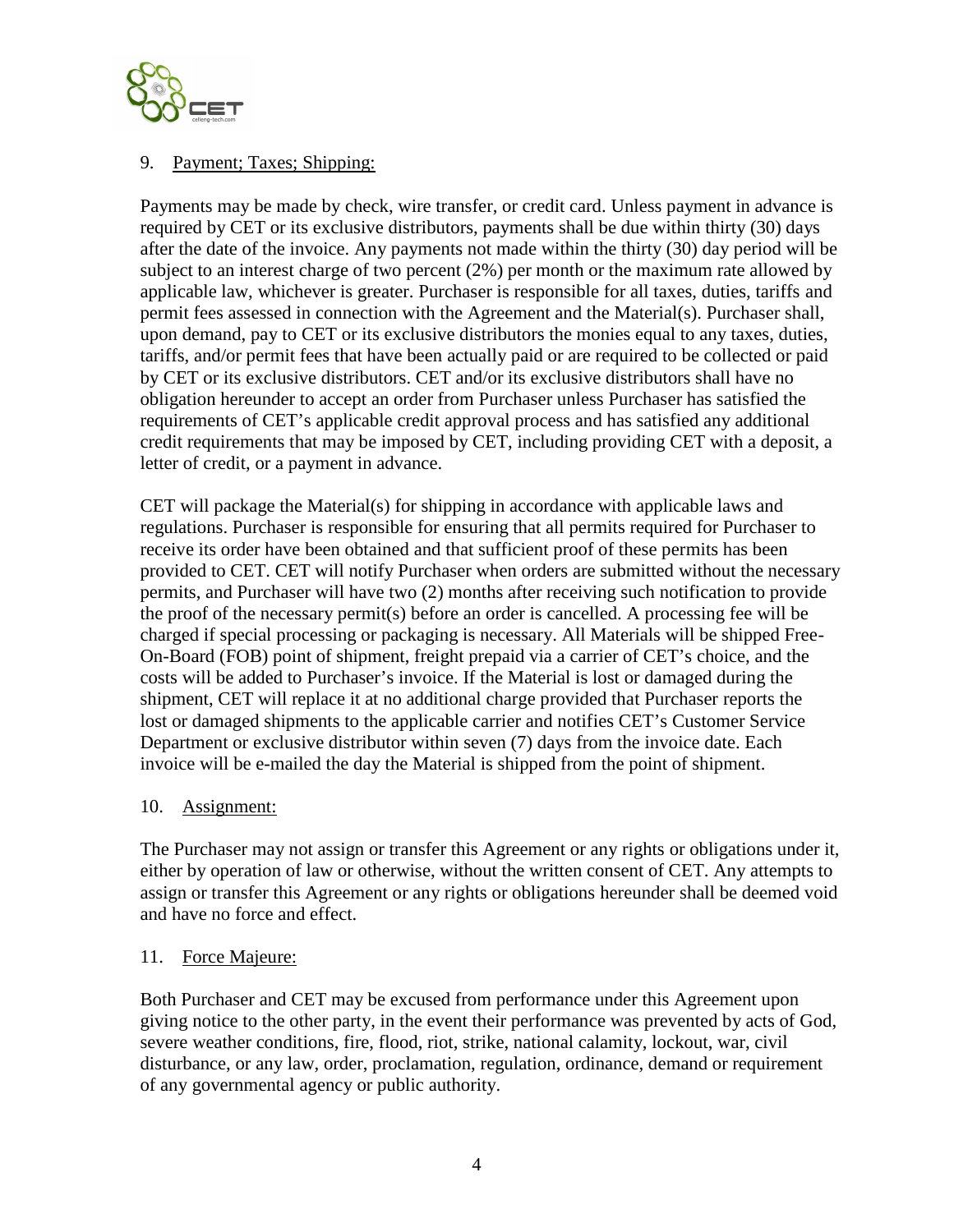

If any provision of this Agreement is declared or found to be invalid, illegal, unenforceable, or void by a court or governmental agency of competent jurisdiction, such decision shall not affect the validity of any remaining portion of the Agreement, and the parties acknowledge and agree that the remainder of the Agreement shall remain valid and enforceable to the extent permitted by law.

# 13. Governing Law:

This Agreement shall be governed and construed according to the laws of the State of Iowa without reference to its choice of laws. Any dispute arising under this Agreement that is not disposed of by agreement of the principals of CET and the Purchaser shall be resolved through binding mediation. Costs of the mediation shall be shared by the parties in proportion to their degree of liability under any rendered decision.

## 14. Modification:

This Agreement can only be modified by a written instrument signed by an authorized representative of the Purchaser and CET.

## 15. No Waiver:

A breach or default of any provision of this Agreement shall not be deemed as a waiver of a breach or default of a like or similar nature or provision under this Agreement.

## 16. Notices:

All notices pertaining to or required by this Agreement shall be in writing and shall be signed by an authorized representative of the Purchaser and CET, and shall be sent by certified mail, return receipt requested, with postage prepaid, to the addresses indicated on the signature page for the Purchaser and CET.

## 17. Termination:

Either the Purchaser or CET may terminate this Agreement by giving written notice at least thirty (30) days prior to the desired termination date.

## 18. Entire Agreement:

This Agreement constitutes the entire agreement between the Purchaser and CET concerning the transfer of the Material(s), and supersedes any prior understandings or written or oral agreements and representations. The version of the Material Transfer Agreement applicable to any Material(s) order by the Purchaser shall be the version in effect at the time of order placement. This Agreement shall be effected on the date of full execution by the parties.